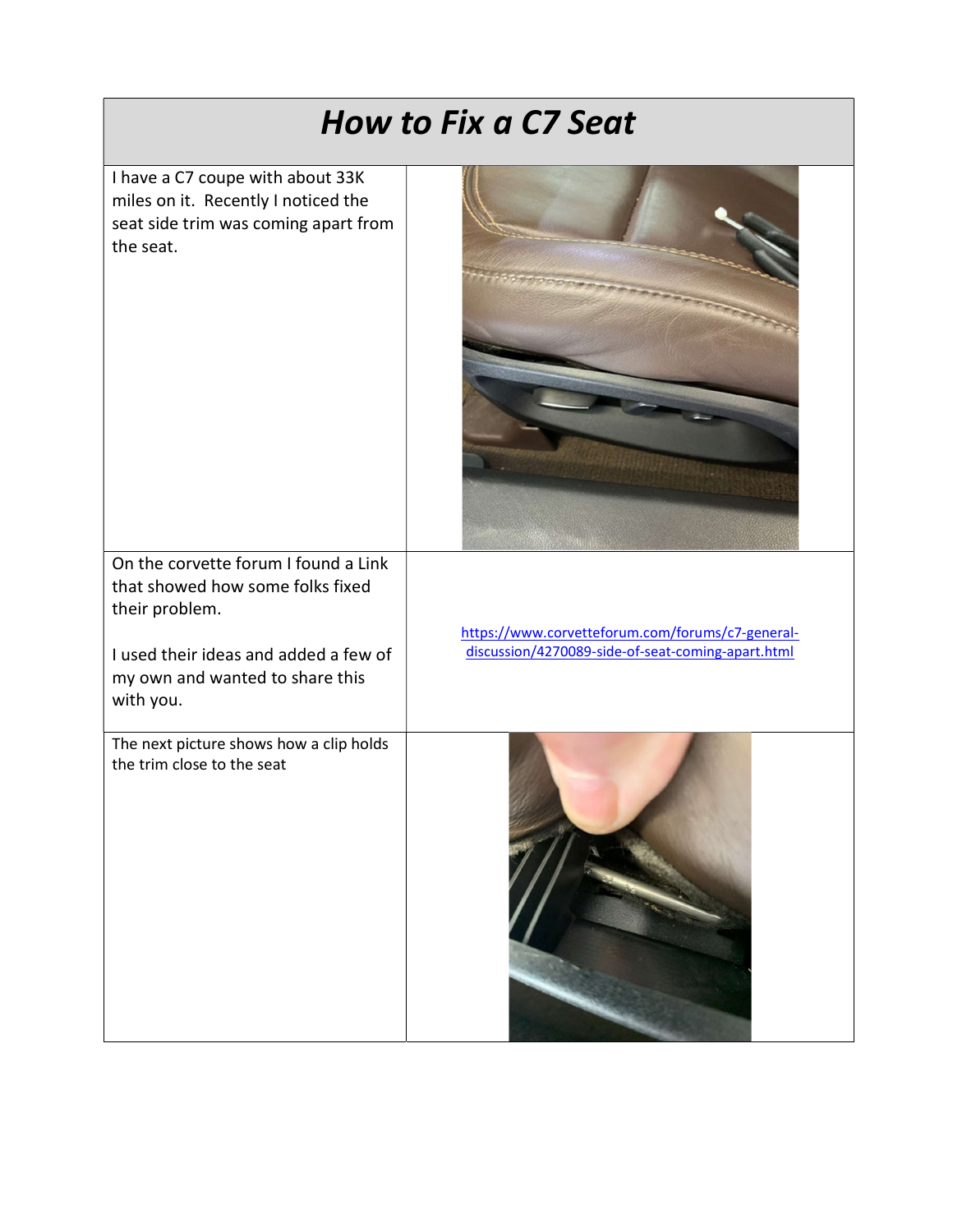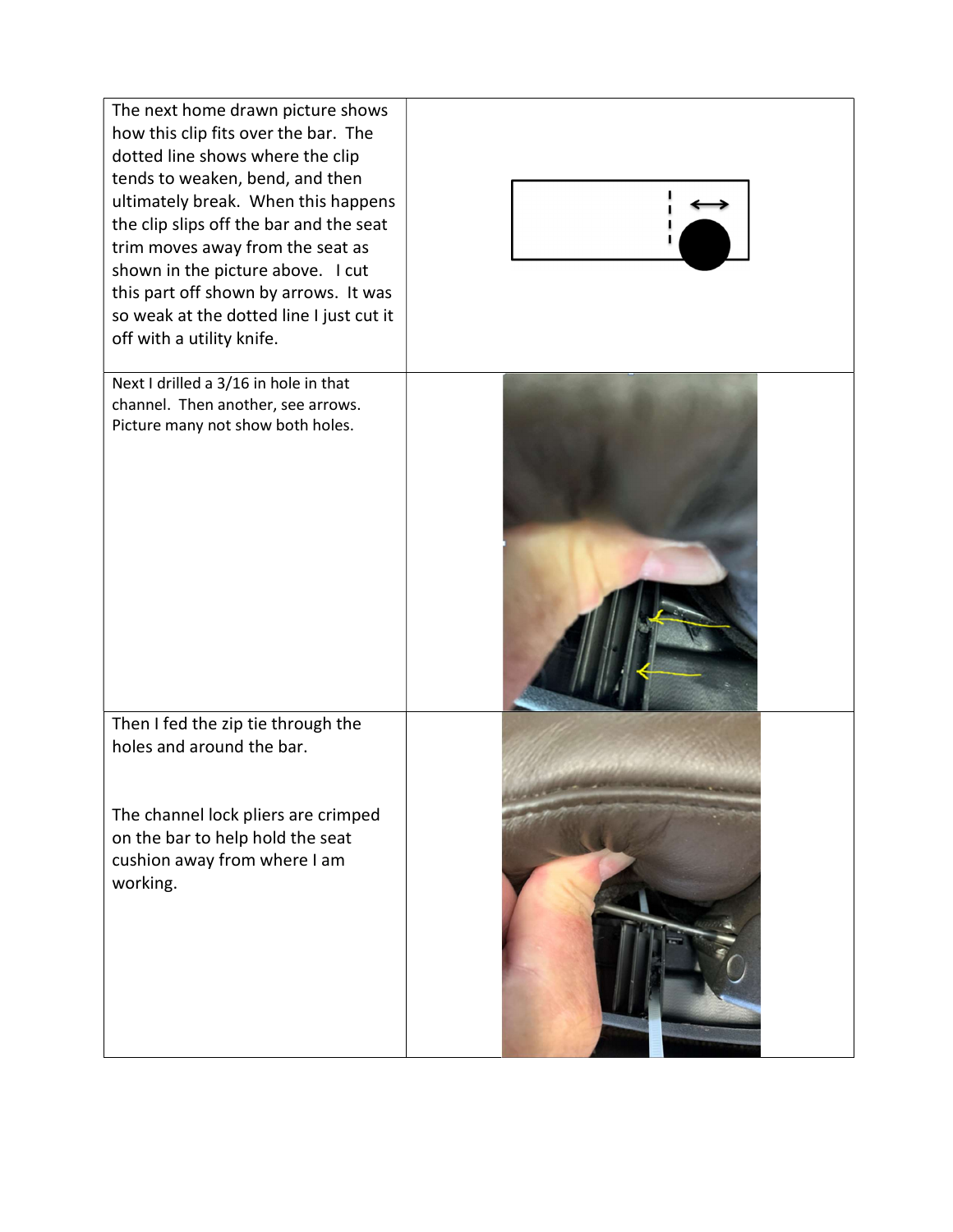| I repeated the holes in the other<br>channel on the clip to ensure the ties<br>held for the long term. If one is<br>good, two are better!                                 |  |
|---------------------------------------------------------------------------------------------------------------------------------------------------------------------------|--|
| Use your needle nose pliers and bend<br>the end of the zip tie so there is a<br>good 90 degree bend in the end this<br>helps feed the tie up through the<br>drilled hole. |  |
| Here you can see both ends of the zip<br>ties before I feed the ends through<br>and tighten them                                                                          |  |